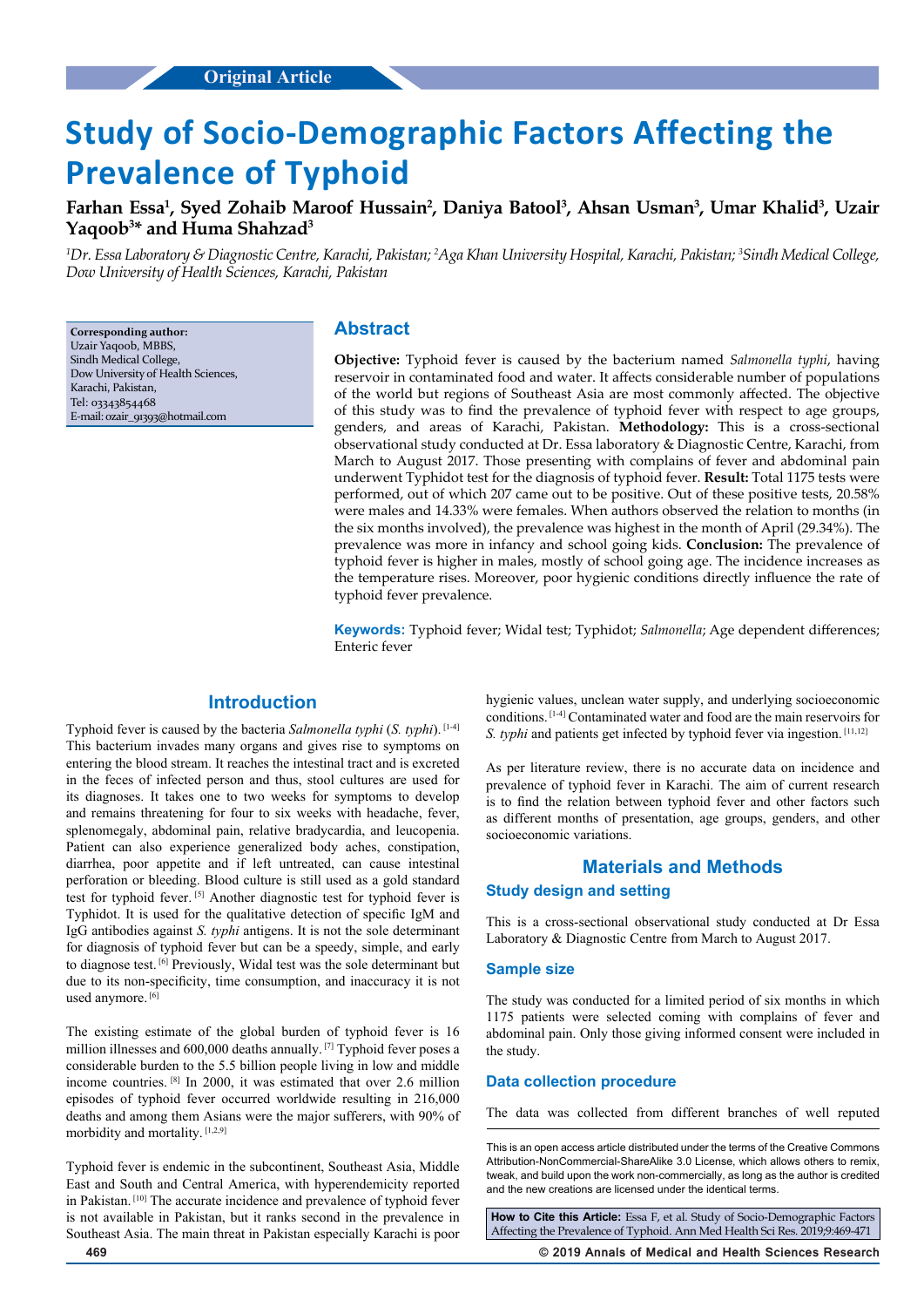|                     | Table 1: Gender related survey.    |                       |            |         |
|---------------------|------------------------------------|-----------------------|------------|---------|
| Gender              | Total number of<br>tests performed | <b>Positive tests</b> |            |         |
|                     |                                    | <b>Frequency</b>      | Percentage | p-value |
| Male                | 617                                | 127                   | 20.58%     |         |
| Female              | 558                                | 80                    | 14.33%     | 0.04    |
| Total               | 1175                               | 207                   | 17.61%     |         |
|                     | Table 2: Monthly analysis.         |                       |            |         |
| --<br>$\sim$ $\sim$ | <b>Total number of</b>             | <b>Positive tests</b> |            |         |

| Month  | <b>Total number of</b> | <b>Positive tests</b> |            | p-value |
|--------|------------------------|-----------------------|------------|---------|
|        | tests performed        | Frequency             | Percentage |         |
| March  | 203                    | 43                    | 21.18%     |         |
| April  | 184                    | 54                    | 29.34%     |         |
| May    | 200                    | 18                    | 9%         |         |
| June   | 184                    | 17                    | 9.24%      | 0.07    |
| July   | 200                    | 34                    | 17%        |         |
| August | 203                    | 41                    | 20.19%     |         |
| Total  | 1175                   | 207                   | 17.61%     |         |

#### **Table 3: Monthly analysis for males.**

| <b>Month</b> | <b>Total number of</b> | <b>Positive tests</b> |            | p-value |
|--------------|------------------------|-----------------------|------------|---------|
|              | tests performed        | <b>Frequency</b>      | Percentage |         |
| March        | 102                    | 21                    | 20.58%     |         |
| April        | 100                    | 29                    | 29.0       |         |
| May          | 108                    | 6                     | 5.55%      |         |
| June         | 99                     | 12                    | 12.12%     | 0.1     |
| July         | 104                    | 14                    | 13.46%     |         |
| August       | 104                    | 25                    | 24.03%     |         |
| Total        | 617                    | 127                   | 20.58%     |         |

#### **Table 4: Monthly analysis for females. Month Total number of tests performed Positive tests p-value Frequency Percentage** March 101 22 21.78% 0.1 April 84 25 29.76% May 92 12 13.04% June 85 5 5.88% July 96 20 20.83% August 99 16 16.16% Total 558 80 14.33%

# **Table 5: Age wise analysis.**

| Gender      | <b>Total number of</b> | <b>Positive tests</b> |            | p-value |
|-------------|------------------------|-----------------------|------------|---------|
|             | tests performed        | Frequency             | Percentage |         |
| <15 years   | 530                    | 117                   | 22.01%     |         |
| 16-45 years | 486                    | 80                    | 16.46%     | 0.04    |
| >46 years   | 159                    | 10                    | 6.21%      |         |
| Total       | 1175                   | 207                   | 17.61%     |         |

#### **Table 6: Area wise analysis.**

| Area name                              | Total no of tests<br>performed | No of positive tests<br><b>Frequency Percentage</b> |       |  |  |
|----------------------------------------|--------------------------------|-----------------------------------------------------|-------|--|--|
| Gulshan-E-Igbal                        | 47                             | 8                                                   | 17.01 |  |  |
| Gulistan-E-Jouhar                      | 174                            | 33                                                  | 18.90 |  |  |
| Zain Medical Complex                   | 28                             | 4                                                   | 14.20 |  |  |
| Nadeem Medical Centre                  | 5                              | 0                                                   |       |  |  |
| Civil Hospital                         | 109                            | 15                                                  | 13.76 |  |  |
| Clifton                                | 16                             | 4                                                   | 25    |  |  |
| Main Safoora                           | 45                             | 6                                                   | 13.33 |  |  |
| Ayesha Manzil                          | 57                             | 12                                                  | 21.05 |  |  |
| Abdul Hasan Isphani                    | 68                             | 14                                                  | 20.58 |  |  |
| North Nazimabad                        | 308                            | 67                                                  | 21.75 |  |  |
| Karachi Institute of Heart<br>Diseases | 53                             | 2                                                   | 3.77  |  |  |
| Shah Faisal Colony                     | 183                            | 41                                                  | 22.41 |  |  |
| Total                                  | 1175                           | 207                                                 | 17.61 |  |  |

diagnostic lab of Karachi, Dr. Essa lab. Branches are located in different socioeconomic areas which include branches of Gulshan-e-Iqbal, Gulistan-e-Jouhar, Zain Medical complex, Nadeem medical centre, Civil Hospital, Clifton, Safoora, Ayesha Manzil, Abdul hasan isphani, Karachi institute of Heart diseases, Shah Faisal Colony, and the main branch located in North Nazimabad. Data was collected to compare prevalence of typhoid fever between different socio-economic factors. All the patients coming with complains of abdominal pain and fever were registered which made a figure of 1175. A short questionnaire was developed according to previous studies and was tested by conducting a pilot study. Variables like age, gender, and residential area were included in the questionnaire and participants' blood samples were taken to conduct Typhidot test. Data was cleaned and the collection procedure was supervised by the principle investigator.

# **Data analysis plan**

Data was entered in Excel 2010 then analyzed in software of IBM Statistical Package for the Social Sciences (SPSS) Statistics for Windows, Version 21.0. (IBM Corp., Armonk, NY). Frequency and percentages were reported for the variables and Chi square analyses was conducted to determine association of typhoid positivity with all the variables. P-Value  $\leq 0.05$  was considered as statistically significant.

# **Ethical consideration**

This research work was approved by the ethical review committee of Essa Laboratory (IERB No: 2017/Feb/01) with permission of the head of institution. Participants were described briefly for the study objectives and procedure. Informed consent was taken and interviews were conducted in privacy. Participants were assured that no sharing of information to anyone other than research purpose would occur and that their confidentiality will be maintained. Counseling was done after interview; participants were given no additional benefits and were free to withdraw from the survey at any point.

#### **Results**

During the period of six months, total 1175 typhidot tests were performed out of which 207 (17.61%) tests were positive. As shown in Table 1, prevalence of typhoid fever was found more in males than in females with significant difference  $(p = 0.04)$  [Table 1]. According to Tables 2-4, in the months from March –August, huge but nonsignificant difference was found in the monthly detection of infection. On the whole, number of positive results was found more in March, April and August.

In this study, participants were grouped into different groups according to age. Typhoid was mostly detected in participants of age group of less than 15 years ( $p = 0.03$ ) [Table 5].

In this study, different areas of Karachi were focused since the branches of selected laboratory are located in many areas of the city. The difference of results is presented in Table 6 giving the impression that Gulistan-e-Jauhar, Main centre and Shah Faisal branch has the highest appearance of positive typhoid patients which is attributed to poor hygiene conditions.

# **Discussion**

Gender wise, males were found to be more prominently affected than females which might be due to the fact that males are the earning members of the family spending most of the time out of home, and so making him liable to eat outside home. In a study conducted in Karachi, it was reported that about 9.1% of food handlers were positive for *Salmonella*.<sup>[13]</sup>

Month of March, April, and August are season changing months in Karachi during which typhoid organism grows with boost, because